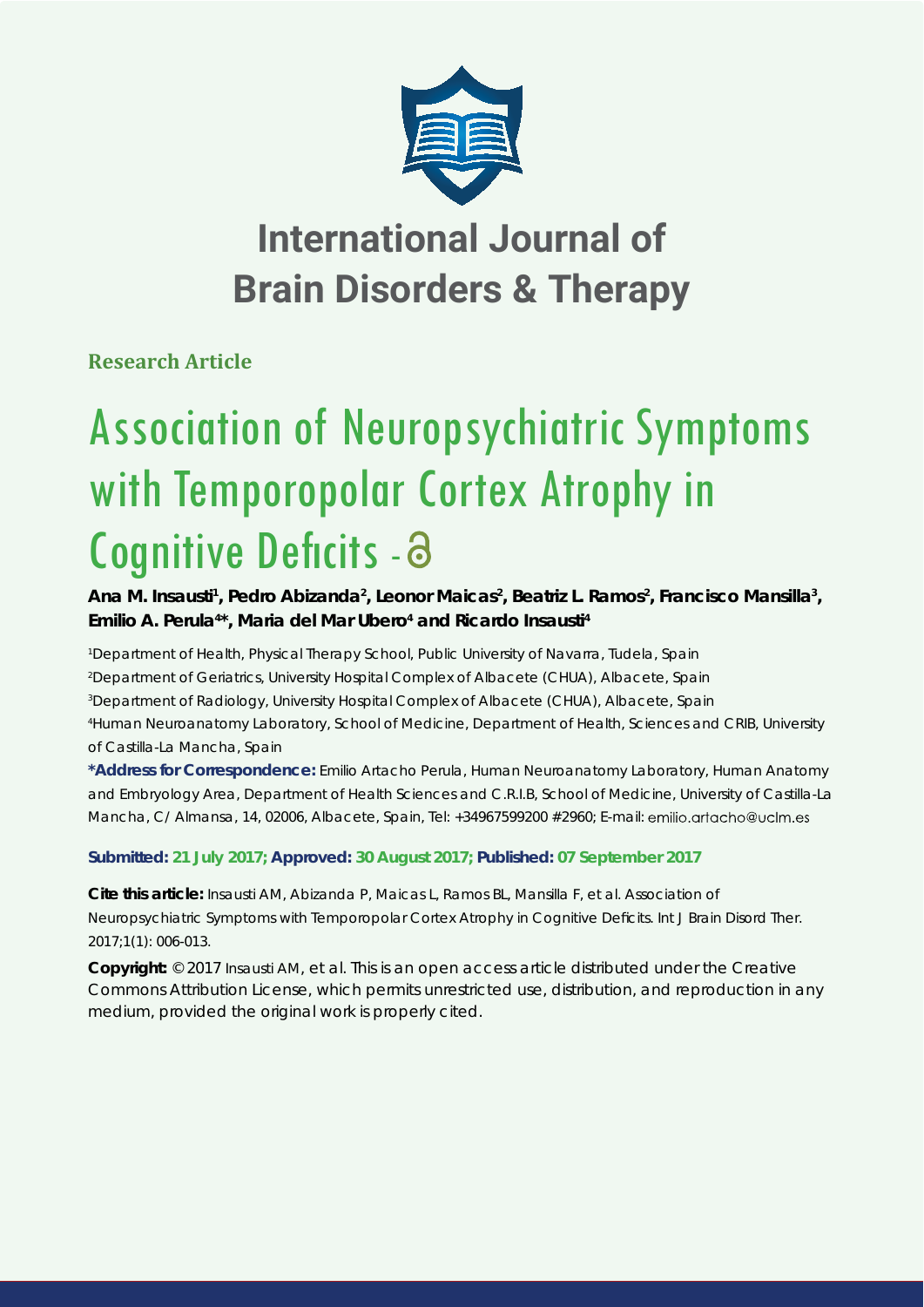## **ABSTRACT**

**Background:** The temporopolar cortex is an extensive cortical region strongly interconnected with different cortical and subcortical structures. The medial temporal lobe atrophy, including the temporopolar cortex changes, represents a clear indication of cognitive dysfunction, often present in neurodegenerative and psychiatric illnesses. Thus, neuropsychiatric symptoms are common in Mild Cognitive Impairment (MCI) and Alzheimer's Disease (AD) patients, which worsen the quality of life and the burden of caregivers.

**Methods:** Twenty-three patients with MCI (n = 9) and AD (n = 14), and age and sex matched controls (n = 12) were examined with a neuropsychological evaluation. The MRI parcellation of the temporopolar cortex, in conjunction with the stereological assessment of the temporopolar cortex volume was used for correlation analysis with neuropsychiatric symptoms in patients with MCI and AD.

**Results:** Temporopolar cortex volume decrease in MCI (-6%), and AD (-11%) relative to control cases. Delusions, agitation, apathy, disinhibition and irritability correlated with smaller temporopolar cortex volumes. The volume of the temporopolar cortex decreases when there are neuropsychiatric symptoms, with statistical significance in psychotic and behavioral symptoms, while affective symptoms are not.

**Conclusions:** The correlation between neuropsychiatric symptoms and temporopolar cortex volume show an association of neuroanatomical changes and symptoms which have clinical relevance. In addition, the temporopolar cortex volume assessment could be contribute to the differential diagnosis of cognitive deficits in MCI and AD.

**Keywords:** Temporal pole volume; MRI; Atrophy; Neuropsychiatric symptoms; Alzheimer´s disease (AD); Mild cognitive impairment (MCI)

### **INTRODUCTION**

The Medial Temporal Lobe (MTL) of human and nonhuman primates is made up of different neuroanatomical structures that comprise the hippocampal formation, amygdala, and the surrounding cortical strip (the so-called Parahippocampal Region, PHR). The PHR is made up of Temporopolar Cortex (TPC), Perirhinal Cortex (PRC), and the posterior Parahippocampal Cortex (PPH). In rostrocaudal direction, the PHR is continued by retrosplenial cortex [1]. Research in neuropsychology, clinical neuroscience and neuroimaging has established that human MTL structures play an important role in memory consolidation [2-4] and language [5]. Among the MTL cortices, TPC has been shown to be involved in neurological diseases as Alzheimer´s Disease (AD) [6], Parkinson´s disease [7], schizophrenia  $[8]$  and temporal lobe epilepsy  $[9-11]$ . The TPC is a cortical region the roughly corresponds to BA 38, although recent studies [12,13] point to a more reduced extension of TPC than represented by Brodmann [14]. The TPC is strongly interconnected with different cortical and subcortical structures such as the amygdala, the orbitofrontal cortex, PRC and PPH of the PHR, the insular, auditory association and rostral inferotemporal cortices, as shown in human and nonhuman primates [11,15-17]. Moreover, experimental studies with damage of the TPC in nonhuman primates have resulted in aKlüver-Bucy syndrome [18]. TPC damage is responsible for socioemotional disorders in humans [19]. Notwithstanding the considerable interest of this region, and the variety of functions in which it is involved, few reports exist, to the best of our knowledge, on the correlation of changes in TPC volume and neuropsychiatric symptoms (NPS) in Mild Cognitive Impairment (MCI) and AD patients [20,21].

NPS are behavioral disturbances, which are common in AD and MCI patients. Studies in different countries and different settings have reported a prevalence between 35-75% in MCI patients and between 49-89% in dementia patients [22-29]. These disturbances are associated with increased mortality [30], lower quality of live, greater institutionalization [30,31], caregiver burden [32] as well as with a greater use of medication and health services. NPS are, in many cases, more troublesome than cognitive deficits. However, the specific etiological factors and pathophysiologic mechanisms involved remain unclear. The association between delusional thoughts in AD patients

with higher density of neurofibrillary tangles and neuronal cell loss [33,34] or neurochemical abnormalities in specific cortical and subcortical regions in autopsy brain tissue have been both described [35,36]. Some studies using structural and functional neuroimaging techniques have suggested that focal structural alterations (ventricular enlargement or white matter lesions) may be associated with the presence of psychosis in AD [37-39]. Paranoid delusions in mild stages of AD have been associated with right MTL atrophy in CT scans [20,21]. Patients with moderate to severe AD show some types of delusions, which are associated with greater atrophy in the right anterior temporal regions, while the left side is relatively intact [34]. Atrophy on the right (but not in the left) TPC correlate with changes in appropriate behavior in the temporal variant of frontotemporal dementia [40]. Irritability, apathy and rapid change in mood plus anxiety symptoms have been also described in TPC lesions [11,41,42]. Different authors, using functional neuroimaging techniques, have reported an association between delusional thoughts in AD and altered function in temporal cortical areas [43,44], frontal [45-48] and other cortical regions [45,49].

The purpose of this study is the evaluation of changes in TPC volume in MCI and AD patients with NPS by segmenting the TPC on MR images according to our own previously reported criteria [50], and by estimating differences in the right and left hemispheres to explore the association with specific NPS in cognitive deficits.

# **MATERIALS AND METHODS**

#### **Subjects and study design**

 $(CO)$ ,  $n = 12$ ; MCI,  $n = 9$ ; and AD,  $n = 14$ . All subjects were recruited at the Department of Geriatrics, Hospital of Albacete (Complejo Hospitalario Universitario de Albacete, CHUA); all cases were agematched, and gave informed consent for their participation in the study. Basic notations including demographic data, medical records, physical and neurological examination was obtained during the baseline visit. In all cases, a complete neuropsychological evaluation, as well as a structural cerebral MR scan were performed. Blood samples were collected for hematology, biochemistry, thyroid hormones, vitamin  $B_{12}$  and folic acid to exclude other causes of dementia. The

Our study included a total of 35 subjects grouped as: Control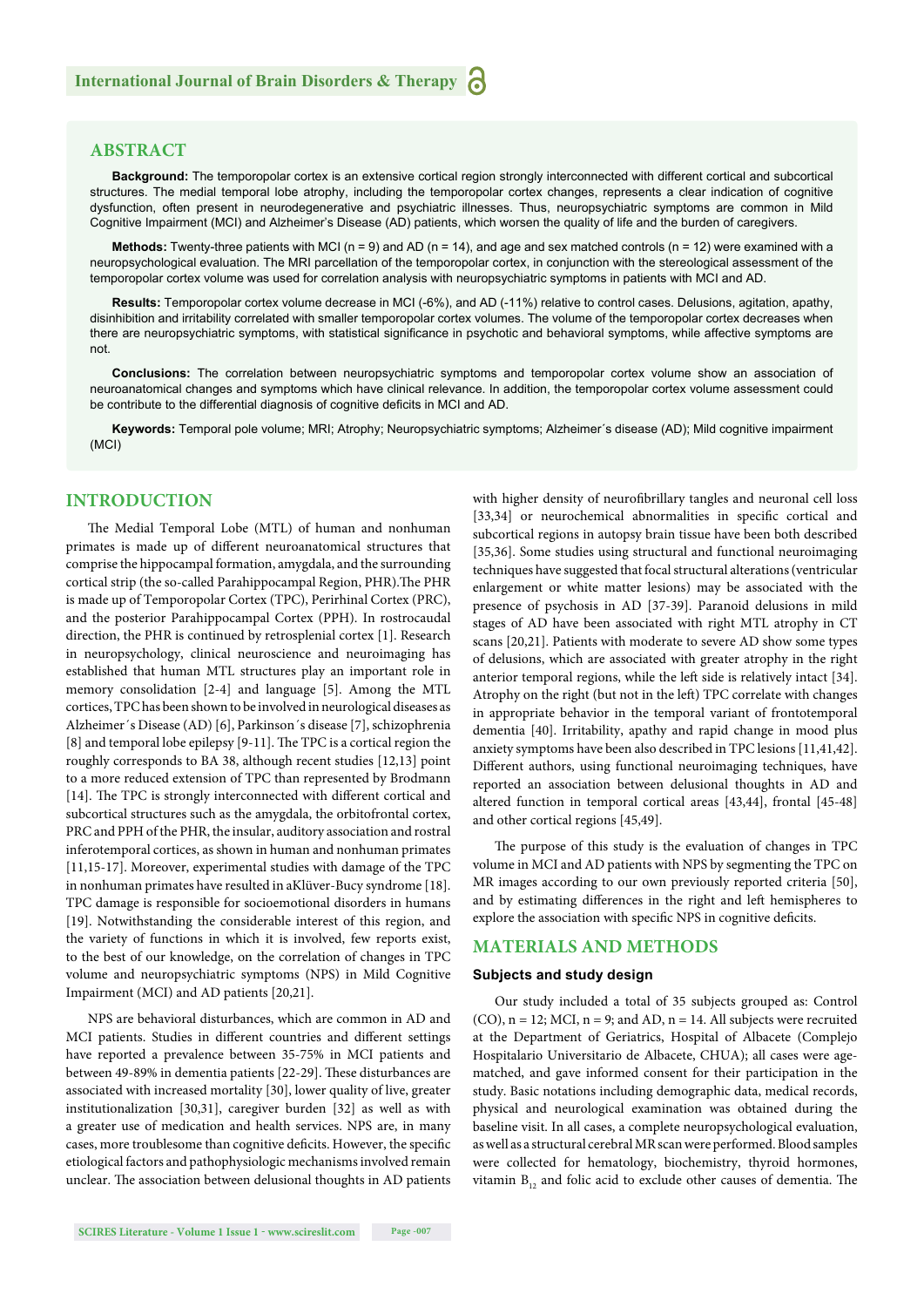study was approved by the clinical investigation ethical committee of the CHUA, Albacete, Spain (http://www.chospab.es/investigacion/ ceic/intro.htm).

Diagnostic evaluation of all subjects was performed by a geriatrician; the study included a detailed neuropsychological evaluation that incorporated medical records, physical and neurological examinations. The diagnosis of dementia was based on the criteria of the Diagnostic and Statistical Manual of Mental Disorders, 4thed. (DSM-IV) and the diagnosis of AD on the National Institute of Neurologic and Communicative Disorders and Stroke and Alzheimer´s Disease and Related Disorders Associations (NINCDS/ ADRDA) criteria. MCI patients were diagnosed using the modified criteria proposed by the Mayo Clinic Alzheimer´s Disease Research Center. The severity of cognitive decline was graded according to the Global Deterioration Scale of Reisberg.

The following battery of tests was used for a comprehensive neuropsychological evaluation of different cognitive domains.

- 1. Memory: immediate and delayed word list recall subtest from ADAS-cog, Benton test C (application B) and D (application D).
- 2. Language: verbal and written comprehension and verbal expression subtests from the Barcelona test.
- 3. Attention and executive function: verbal fluency test, Trail Making Test, part A, direct and inverse digit span, attention and abstraction subtests from Barcelona test.
- 4. Visuospatial skills: Constructional praxis subtest from Barcelona test.
- 5. Ideomotor praxis: subtest from Barcelona test.
- 6. Global functioning: Mini-Mental State Examination, Clock Drawing Test (Schulmann).
- 7. Depression: Geriatric Depression Scale from Yesavage (GDS).
- 8. Neuropsychiatric evaluation: Neuropsychiatric Inventory (NPI).

The presence or absence of each NPS were considered as dependent variables, and were also grouped in four domains for analysis:

- 1. Psychotic symptoms (delusions and hallucinations).
- 2. Affective symptoms (depression, anxiety and dysphoria).
- 3. Behavioral symptoms (irritability, agitation and abnormal motor behaviors).
- 4. Frontal symptoms (apathy and disinhibition).

#### **Measurements**

MRI acquisition was performed on all patients under equal conditions using a 1.5T Phillips'Gyroscan Interascanner applying a protocol of three-dimensional magnetization prepared for rapid acquisition with a gradient echo sequence TR/TE 9.7/4 and a 13.5/5.7, matrix 256 x 512, one acquisition (Magnetic Resonance Unit, Radiology Service, CHUA, and Albacete, Spain). The images were realigned to correct the undesirable effects for head tilt and rotation. The anterior-posterior commissure line (ac-pc line) was used as neuroanatomical landmark, orthogonal to which the scans were obtained, as 2.0 mm thick, contiguous coronal slices. The intracranial area at the level of the anterior commissure was measured in coronal sections, and used for normalization of the volumetric data to the

intracraneal area, as described in Free, et al. [51]. Segmentation criteria of the TPC were described by Insausti, et al. [13,50]. Shortly, the TPC starts at the first coronal section containing temporal pole cortex at the middle cranial fossa, and extends for about 6 mm (first three sections in our study) in all the cross sectional area. Further caudally, the TPC borders dorsally the neocortex of the superior temporal gyrus. The limit lies at the lateral bank of the polar sulcus (or the most lateral one if more than one polar sulcus is present; in some cases no polar sulci are present, in which case the limit corresponds to the midpoint of the dorsal surface of the temporal pole). Ventrally, the transition between the TPC and the inferotemporal cortex takes place at the lateral bank of the superior temporal sulcus. When the inferior temporal sulcus becomes visible, the border is placed at its lateral bank (fusiform gyrus). The posterior limit of TPC is usually placed 2 mm in front of the limen insulae (frontotemporal junction). The presence of the collateral sulcus indicates the ventromedial limit of the TPC.

The TPC volume was assessed through manual tracing of the region of interest by an experienced neuroanatomist (AM.I.). The intra-rater variability was 3.1% (mean error, range 1.3% - 5.8%). Volume estimates were obtained according to the principle of Cavalieri [52] that allows the calculation of the volume of a structure of arbitrary shape and size. The Cavalieri theorem of systematic sampling in combination with point counting is considered a reliable and efficient method for estimating volumes in MRI. The object under study is intercepted by a series of parallel planes at a given distance (t); the cross-sectional area is estimated by counting the number of points that hit the structure under study, thereby the method is unbiased [53]. Point counts are converted into section areas by multiplying the total number of counted points  $\Sigma$ P by the area per test point a/p. Each hemisphere was estimated separately. For each brain, the target parameter was the total volume of TPC est  $(V_{TPC})$  in each hemisphere. Thus, the Cavalieri volume of brain compartments is finally estimated by multiplying the distance between sections t by their total crosssectional area:

*est*  $(V_{TPC}) = t \cdot (a/p) \cdot \sum P_{TPC}$ 

A basis scheme for quantifying the TPC is shown in the figure 1 with the rostrocaudal outlining of the region and the superimposition of a system of test points that allows to count the total number of points hitting the TPC.

#### **Statistical analysis**

All data were analyzed with the SPSS/PC<sup>®</sup> program (Statistical Package for the Social Sciences, Chicago, IL) v. 19. All the volumetric data were analyzed using normalized values. Differences in TPC volumes in CO, MCI and AD subjects were analyzed with the Kruskal-Wallis test. Spearman correlations were used to find associations between TPC volumes and NPI scores (frequency x severity), while U-Mann Whitney test was used to find group differences in volumes between subjects with or without each of the symptoms included in the NPI, as well as groups of symptoms. Multiple regression analysis was used to describe the association between NPI scores and TPC volumes adjusted by confounding variables as age, sex, amount of years of education, MMSE and cognitive status in MCI or AD patients.

#### **RESULTS**

Table 1 shows the data of the patients for the three studied groups (CO, MCI, and AD cases), and normalized TPC volumes are also included. TPC volume reduction was 11% in AD and 6% in MCI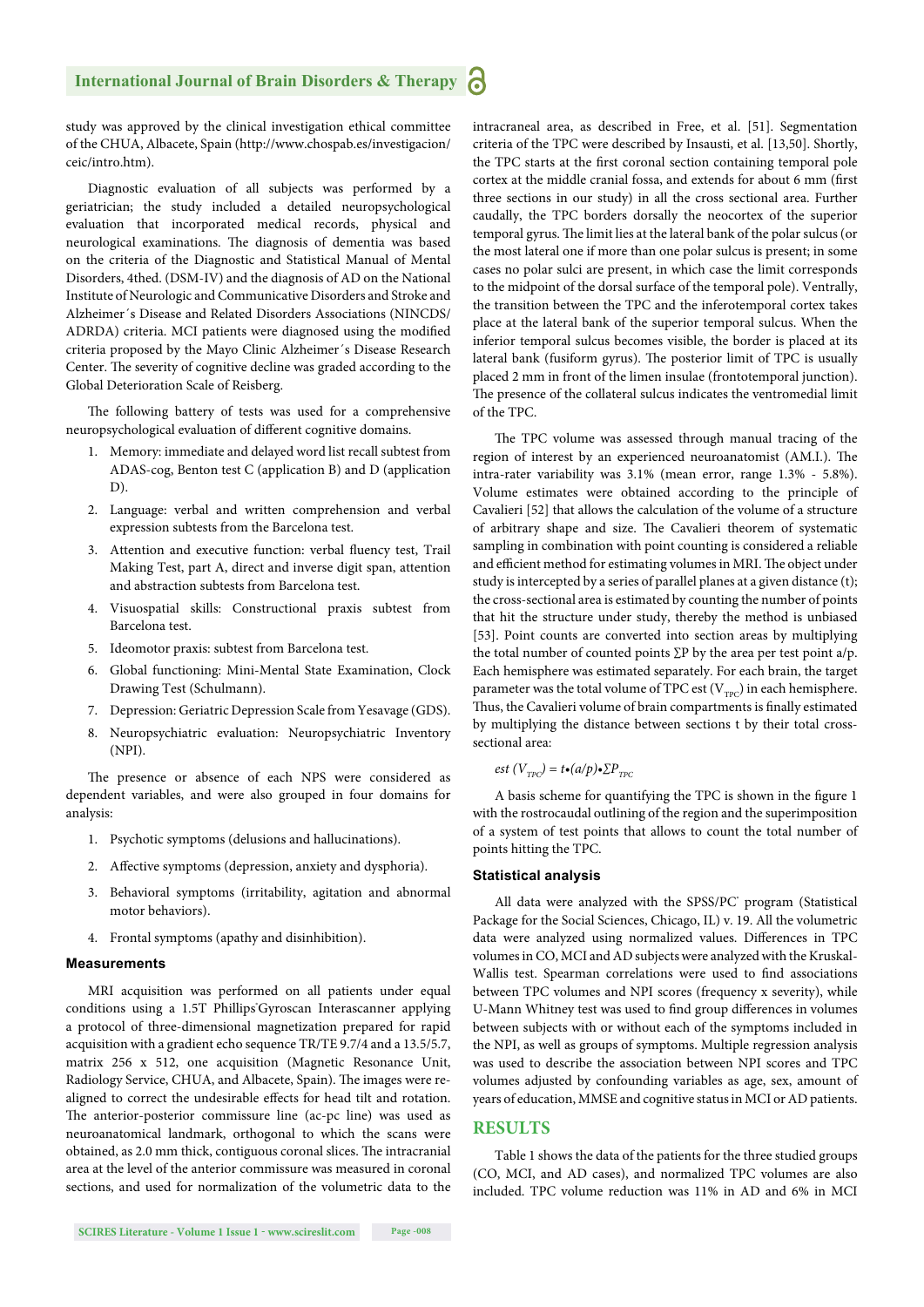cases relative to CO cases. Smaller TPC volume was observed among AD relative to MCI or Co-participants; however this difference did not reach statistical significance. Quartile volumes of right TPC are 1.72/2.47/2.62 mm<sup>3</sup> in patients with AD, 2.01/2.53/2.66 mm<sup>3</sup> in patients with MCI, and 2.15/2.48/2.76 mm<sup>3</sup> for CO patients. Quartile volumes of left TPC are 2.01/2.23/2.36 mm<sup>3</sup> in patients with AD, 1.73/2.36/2.81 mm<sup>3</sup> in patients with MCI, and 2.13/2.40/2.82 mm<sup>3</sup> for CO patients. In addition, none of the cognitive test used in the neuropsychologic assessment correlated with TPC volumes. Neither, age, sex, education, MMSE or functional tests (Barthel and Lawton) were associated with TPC volumes

Data from the neuropsychological assessment are presented in table 2. These values showed a continuous scoring fall in most tests from CO subjects, to MCI, and AD patients. As expected, inverse relation is found for immediate word list recall, the delayed word list recall, and for trail making test A. The changes were manifest between MCI to AD with a slight variation between CO and MCI.

The association between TPC volumes and the presence or absence of NPS in MCI and AD patients are shown in table 3. MCI and AD patients with delusions, agitation, apathy, disinhibition and irritability have significant smaller TPC volumes. Results of grouped NPS are summarized in figure 2, in which it is shown a clear decrease of the TPC volumes for all symptoms, and in both sides (right and left); however, only psychotic and behavioral symptoms showed statistical significance ( $p < 0.01$  and  $p < 0.05$ , respectively).

NPI scores for the four TPC volumes quartiles in MCI or AD patients were respectively: right TPC 15.0/5.8/9.3/1.3 (global difference  $p < 0.01$ ) with statistically significant differences between the first and fourth quartile  $(p < 0.01)$ ; left TPC were 15.6/5.7/8.0/2.3 (global difference  $p \leq 0.05$ ), also with statistically significant differences between the first and fourth quartile  $(p < 0.01)$  (Figure 3).

Multiple regression analysis in AD or MCI patients resulted in an association of right TPC volume with NPI scores (B = -6.85; 95%CI



**Figure 1:** MRI scans of the rostral part of the human temporal lobe ordered from mostrostral (A) to caudal (F) ina representative control case showing the segmentation of the TPC. Note the outline of TPC on the left side.Image in F showsthe last section in which TPC can be discerned, 2mm in front of the *limen insulae*. Note in F the overlay of the grid used in the stereological quantification of the TPC volume. The location of the Superior Temporal Sulcus (STS), Inferior Temporal Sulcus (ITS) and Polar Sulcus (PS) are indicated in panel (E).

**Table 1:** Demographic characteristics of the studied population Data are  $mean + SD$ 

| n                                   | <b>CO</b>       | <b>MCI</b>      | <b>AD</b>       |
|-------------------------------------|-----------------|-----------------|-----------------|
| Age (years)                         | 12              | 9               | 14              |
| Female / male (n)                   | $73.2 \pm 4.8$  | $72.6 \pm 4.7$  | $75.0 \pm 4.0$  |
| Education (years)                   | 8/4             | 7/2             | 10/4            |
| MMSE                                | $5.8 \pm 2.9$   | $5.6 \pm 2.9$   | $4.9 \pm 3.1$   |
| GDS Reisberg (4/5/6)                | $26 \pm 3.4$    | $25 \pm 2.9$    | $18.4 \pm 6.2$  |
| Barthel index                       |                 |                 | 9/4/1           |
| Lawton index                        | $98.8 \pm 2.3$  | $95.6 \pm 3.9$  | $92.9 \pm 6.4$  |
| <b>GDS Yesavage</b>                 | $7.1 \pm 1.4$   | $6.4 \pm 1.6$   | $2.9 \pm 1.6$   |
| NPI (frecuency x severity)          | $37 + 42$       | $4.1 \pm 3.4$   | $2.9 \pm 1.7$   |
| Right TPC volume (mm <sup>3</sup> ) | $3.0 \pm 2.3$   | $7.6 \pm 6.4$   | $7.6 \pm 8.1$   |
| Left TPC volume (mm <sup>3</sup> )  | $2.51 \pm 0.49$ | $2.32 \pm 0.48$ | $2.24 \pm 0.61$ |

| Table 2: In brackets are presented minimum and maximum n scores for each<br>test. (n): number of digits or words. (Sec): seconds. Data are mean ± SD. |                |                |                |  |  |  |  |
|-------------------------------------------------------------------------------------------------------------------------------------------------------|----------------|----------------|----------------|--|--|--|--|
|                                                                                                                                                       | CO             | <b>MCI</b>     | AD.            |  |  |  |  |
| Direct digit span (n)                                                                                                                                 | $4 \pm 1.2$    | $3 \pm 0.9$    | $3 + 1.0$      |  |  |  |  |
| Inverse digit span (n)                                                                                                                                | $3 \pm 0.6$    | $2 \pm 0.5$    | $2 \pm 0.6$    |  |  |  |  |
| Gnosis (0-20)                                                                                                                                         | $19.2 \pm 1.2$ | $19.1 \pm 0.9$ | $16.7 \pm 3.7$ |  |  |  |  |
| Verbal comprehension (0-16)                                                                                                                           | $15.8 \pm 0.4$ | $15.1 \pm 1.1$ | $13.6 \pm 2.8$ |  |  |  |  |
| Written expression (0-13)                                                                                                                             | $11.1 \pm 2.6$ | $114 + 27$     | $8.3 \pm 5.2$  |  |  |  |  |
| Sentence repetition (0-2)                                                                                                                             | $1.5 \pm 0.5$  | $1.4 \pm 0.5$  | $1.1 \pm 0.3$  |  |  |  |  |
| Written comprehension (0-10)                                                                                                                          | $9.2 \pm 0.8$  | $7.7 \pm 1.6$  | $6.5 \pm 2.5$  |  |  |  |  |
| Benton C (0-10)                                                                                                                                       | $4.3 \pm 1.8$  | $43 + 24$      | $1.9 \pm 1.4$  |  |  |  |  |
| Benton D (0-10)                                                                                                                                       | $3.8 \pm 2.6$  | $2.7 \pm 1.0$  | $0.8 \pm 0.9$  |  |  |  |  |
| Immediate word list recall (10-0)                                                                                                                     | $5.2 \pm 0.9$  | $5.7 \pm 1.4$  | $7.6 \pm 1.2$  |  |  |  |  |
| Delayed word list recall (0-10)                                                                                                                       | $5.2 \pm 1.7$  | $5.6 \pm 2.1$  | $8.9 \pm 1.6$  |  |  |  |  |
| Verbal fluency (n)                                                                                                                                    | $18.1 \pm 4.3$ | $14.3 \pm 1.0$ | $8.9 \pm 3.2$  |  |  |  |  |
| Trail Making Test A (sec)                                                                                                                             | $115 \pm 43$   | $130 \pm 39$   | $213 \pm 87$   |  |  |  |  |
| Verbal expression (0-15)                                                                                                                              | $12.4 \pm 2.1$ | $12.3 \pm 1.9$ | $7.6 \pm 2.5$  |  |  |  |  |
| Ideomotor praxis (0-20)                                                                                                                               | $18.6 \pm 1.2$ | $18.6 \pm 1.8$ | $16.0 \pm 3.0$ |  |  |  |  |
| Constructional praxis (0-18)                                                                                                                          | $12.6 \pm 0.9$ | $13.3 \pm 2.7$ | $9.4 \pm 2.7$  |  |  |  |  |
| Abstraction subtest (0-12)                                                                                                                            | $7.5 \pm 2.2$  | $7.6 \pm 2.0$  | $3.2 \pm 2.7$  |  |  |  |  |
| Clock drawing (0-10)                                                                                                                                  | $9.1 \pm 1.4$  | $8.2 \pm 2.0$  | $5.9 \pm 2.6$  |  |  |  |  |

 $-12.39$  to  $-1.31$ ;  $r^2 = 0.465$ ;  $p < 0.05$ ). Likewise, the left TPC also showed an association (B = -8.41; 95% CI -14.16 to -2.65;  $r^2 = 0.521$ ;  $p < 0.01$ ). Also, both right TPC (B = -2.33; 95%CI -4.10 to -0.55;  $r^2 = 0.446$ ; *p*  $(6.005)$  and left TPC (B = -2.34; 95%CI -4.37 to -0.31;  $r^2 = 0.402$ ;  $p <$ 0.05) were associated with the number of NPS. All these analyses are adjusted by age, sex, years of education, MMSE and Reisberg Global Deterioration Scale.

#### **DISCUSSION**

NPS are very common in patients with dementia and MCI, and are responsible of many adverse events associated with these conditions. Moreover, NPS in MCI are often accompanied with cognitive and functional ability decline [54], and those which show depression, apathy and agitation are at a higher risk of later conversion to AD [22], although the specific etiology and pathophysiologic mechanisms involved remain unclear. The importance and clinical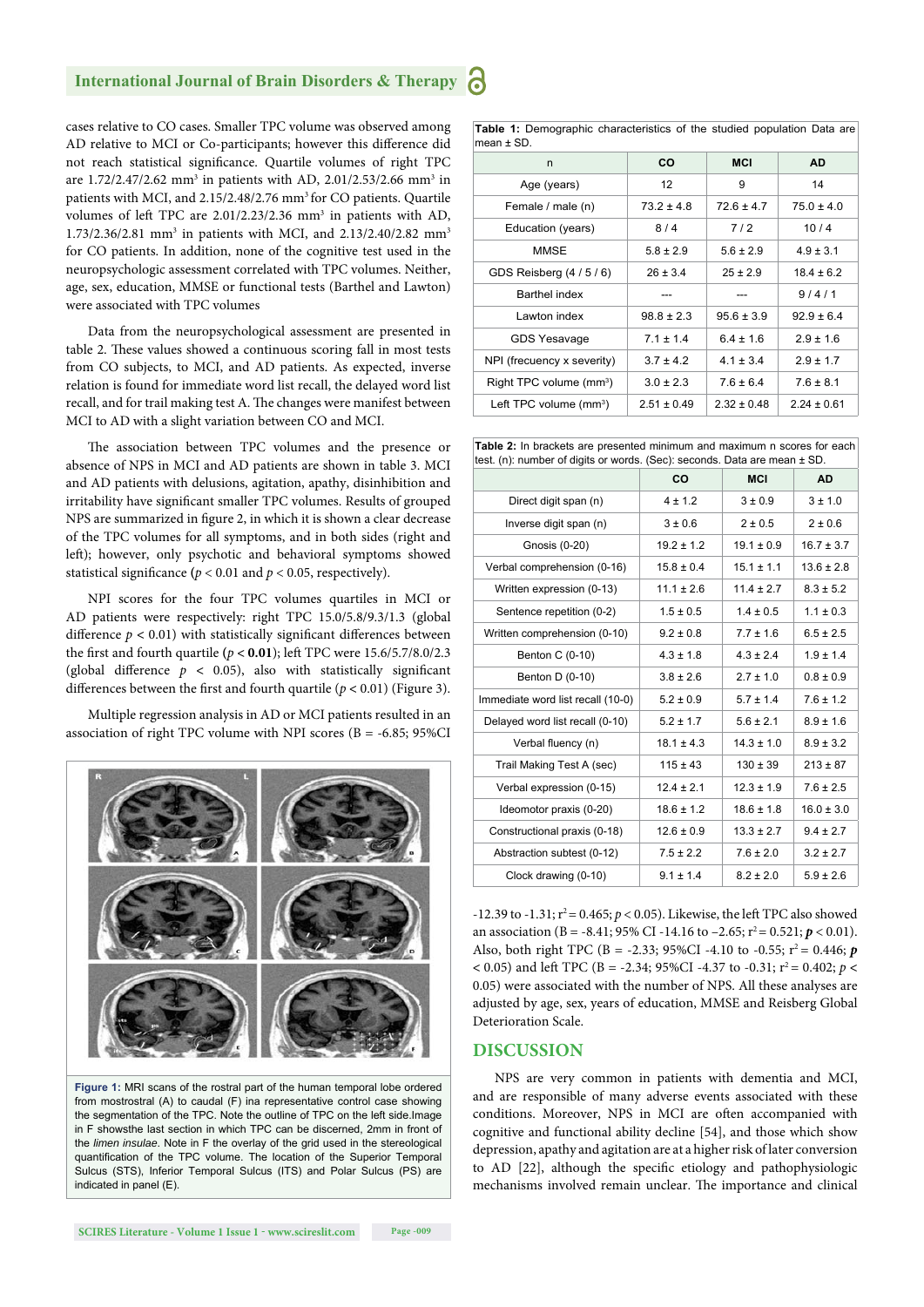# **International Journal of Brain Disorders & Therapy**

|                |     |                |                          | <b>MCI</b> |                | AD      |         |                | $MCI + AD$ |         |
|----------------|-----|----------------|--------------------------|------------|----------------|---------|---------|----------------|------------|---------|
|                |     | n              | Right                    | Left       | n.             | Right   | Left    | n.             | Right      | Left    |
| Delusions      | Yes | 1              | 1.67                     | 1.54       | 4              | 1.62    | 1.74    | 5              | 1.63       | 1.7     |
|                | No  | 8              | 2.43                     | 2.39       | 10             | $2.49*$ | $2.36*$ | 18             | $2.46*$    | $2.37+$ |
| Hallucinations | Yes | $\Omega$       | $\overline{\phantom{a}}$ | -          | 3              | 1.9     | 2.01    | 3              | 1.9        | 2.01    |
|                | No  | 9              | 2.35                     | 2.29       | 11             | 2.33    | 2.23    | 20             | 2.34       | 2.26    |
| Agitation      | Yes | 3              | 1.8                      | 1.89       | 5              | 1.95    | 2.01    | 8              | 1.89       | 1.97    |
|                | No  | 6              | $2.62*$                  | 2.49       | 9              | 2.4     | 2.27    | 15             | $2.49*$    | $2.36*$ |
| Depression     | Yes | 6              | 2.2                      | 2.07       | 8              | 2.17    | 2.2     | 14             | 2.18       | 2.15    |
|                | No  | 3              | 2.65                     | 2.73       | 6              | 2.32    | 2.15    | 9              | 2.43       | 2.34    |
| Anxiety        | Yes | $\overline{7}$ | 2.28                     | 2.21       | 9              | 2.18    | 2.19    | 16             | 2.22       | 2.19    |
|                | No  | 2              | 2.57                     | 2.6        | 5              | 2.35    | 2.17    | $\overline{7}$ | 2.41       | 2.29    |
| Euphoria       | Yes | $\mathbf 0$    | $\overline{\phantom{a}}$ | -          | $\overline{2}$ | 1.97    | 1.97    | $\overline{2}$ | 1.97       | 1.97    |
|                | No  | 9              | 2.35                     | 2.29       | 12             | 2.28    | 2.22    | 21             | 2.31       | 2.25    |
| Apathy         | Yes | 4              | 2.19                     | 2.13       | 5              | 1.82    | 1.97    | 9              | 1.99       | 2.04    |
|                | No  | 5              | 2.47                     | 2.42       | 9              | 2.47    | 2.3     | 14             | $2.47*$    | 2.34    |
| Disinhibition  | Yes | $\overline{2}$ | 2.1                      | 1.62       | $\overline{2}$ | 2.07    | 2.04    | 4              | 2.09       | 1.83    |
|                | No  | $\overline{7}$ | 2.42                     | $2.49*$    | 12             | 2.27    | 2.2     | 19             | 2.32       | 2.31    |
| Irritability   | Yes | $\overline{7}$ | 2.28                     | 2.21       | 6              | 1.75    | 1.88    | 13             | 2.04       | 2.06    |
|                | No  | $\overline{2}$ | 2.57                     | 2.6        | 8              | 2.6     | $2.41*$ | 10             | $2.60*$    | 2.44    |

**All data are means (mm3 ). †** *P* **< 0.01. \****P* **< 0.05.**





relevance of TPC prompted us to find the association between NPS and the degree of atrophy of the TPC in both MCI and AD. The present study is a complementary study using quantitative estimates of the TPC volume that are interrelationships with NPS; previous studies [20] have only used an indirect measure of medial temporal cortical and hippocampal atrophy based on the width measurement of the anterior temporal horn of the lateral ventricle. Although the MTL is involved in important neural systems, including memory, each of its components (cortical and subcortical) are involved in specific memory functions [55]. In this context, atrophy of the hippocampal formation, including the entorhinal cortex have mostly been associated with a decline in memory function [56-59], while the amygdala has been associated with emotional memory processes [60].

TPC damage coincides with socioemotional disorders under different neurological conditions such as herpetic encephalitis

with temporal lobe damage [19], unilateral anterior temporal lobe damage [61], drug-refractory temporal lobe epilepsy [62], post-ictal temporal lobe epilepsy [63], and temporal variant of frontotemporal dementia [19]. More specifically, patients with the temporal variant of frontotemporal dementia and atrophy on the right (but not in the left) TPC exhibit changes in personality and social behavior [40]. Depression, irritability, apathy and emotional blunting [11] have also been described. Other deficits or disorders after TPC damage include amnesic associative prosopagnosia [64] and impairment in the theory of mind [65]. In this context, the possibility arises that TPC lesions on the right side produce an impairment to couple emotional responses to highly processed sensory stimuli and of personal semantic memory  $[11]$ .

Cortical changes have been linked to NPS. Thus, delusions have been associated with atrophy of the right MTL [20,21], as well as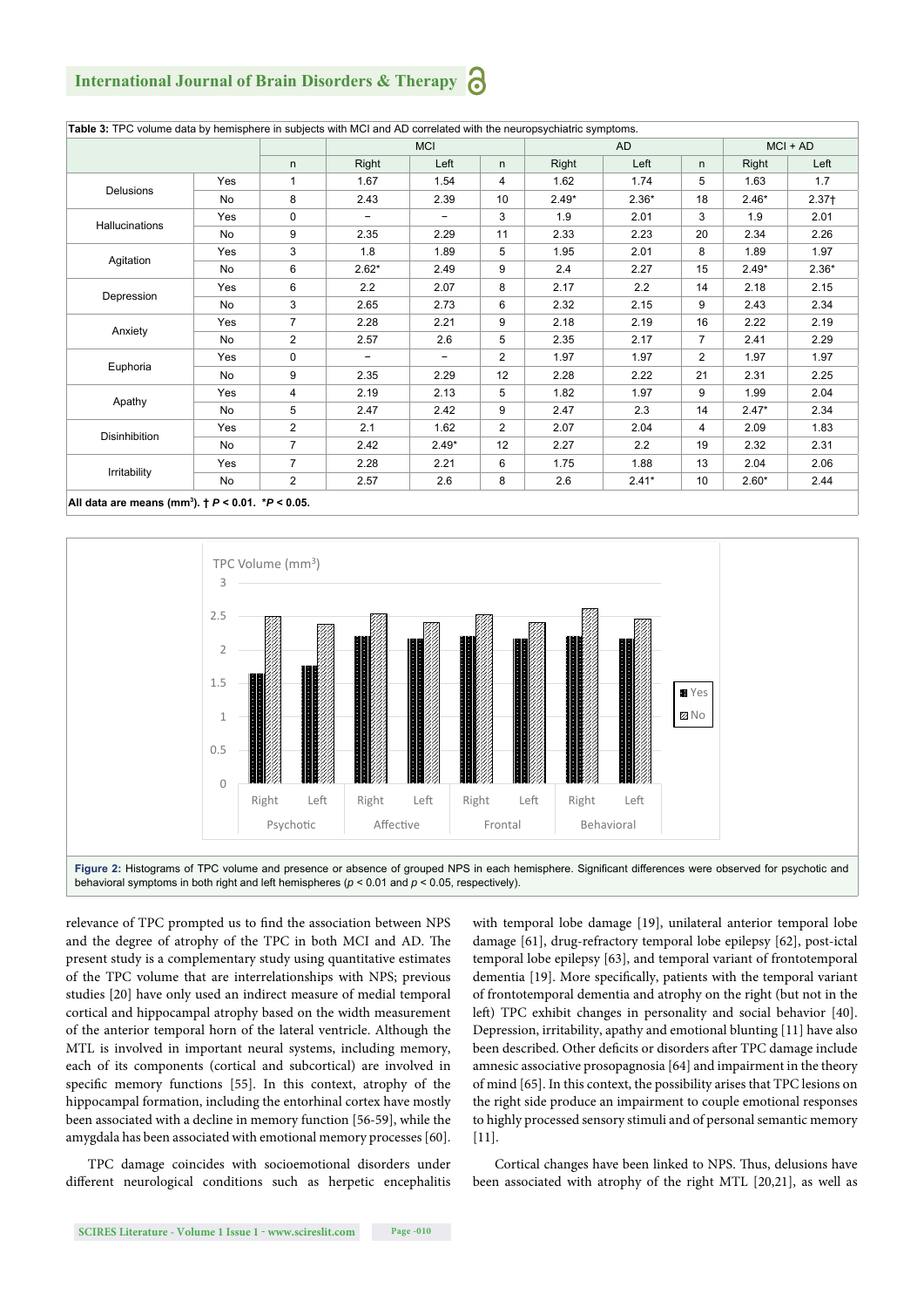

atrophy in the right frontal [34], and temporal cortices [43,44]. In contrast, agitation, irritability and abnormal motor movements have not been correlated with atrophy in any specific brain region. Our findings show the association between right and left TPC atrophy (quantified by TPC volume) and psychotic and behavioral symptoms in patients with cognitive deficit. Specific effects in our study are the association between TPC atrophy with the agitation and disinhibition symptoms in MCI patients while delusions and irritability did so in AD patients; moreover, a significant right TPC atrophy is related with the occurrence of apathy in patients with cognitive deficits. As shown in table 3, the mean TPC volumes of patients with NPS were smaller than those of patients without symptoms although it only reached statistical significance in agitation, disinhibition, delusions and irritability. Our series of patients, especially those with AD, did not show statistical significance in TPC volume, what may be explained by generalized brain atrophy in AD, rather than meaning a lack of involvement of the TPC in the remainder NPS.

The clinical importance of the neuroanatomical changes derived from the decreased TPC volume associated to NPS remains uncertain, although contributes to the knowledge of the brain areas implicated in cognitive deficits. The presence of NPS is a complex process involving many structures of the limbic system, and TPC volume change cannot bear the weight of all NPS. However, the TPC may play an important role in the pathogenesis of the symptoms, mainly psychotic, by a disruption of more complex neural systems that include this structure, as association between delusions and a higher volume of the right anterior temporal horn of the lateral ventricle in AD patients has been reported [20], along with abnormal social behavior in semantic dementia (with predominant right TPC atrophy) [40]. Our results indicate a tendency towards higher atrophy on the right side of the TPC associated with apathy and agitation, in agreement of the lateralization towards the right side reported above. However, disinhibition showed a preference for the left side, while other symptoms (delusions and irritability) did not show any side preference.

# **ACKNOWLEDGEMENT**

This study was supported by Grants PAI-02-022, and PPII-2014-013 of the Consejería de Sanidadand Consejería de Educación, Cultura y Deportes of the Junta de Comunidades de Castilla-La Mancha, and projects BFI2003-09581, BFU2006-12964 and HF2007- 0016 from the Ministry of Science and Technology to RI.

#### **REFERENCES**

- 1. Insausti R, Amaral DG. Chapter 24 Hippocampal Formation A2 Mai, Jürgen K. In: Paxinos G, eds. The Human Nervous System (Third Edition). San Diego: Academic Press. 2012; 896-942. https://goo.gl/w75oDm
- 2. Buchanan TW, Tranel D, Adolphs R. Memories for emotional autobiographical events following unilateral damage to medial temporal lobe. Brain. 2006; 129: 115-127. https://goo.gl/2aBrqF
- 3. Schacter DL, Wagner AD. Medial temporal lobe activations in fMRI and PET studies of episodic encoding and retrieval. Hippocampus. 1999; 9: 7-24. https://goo.gl/cXAX8y
- 4. Scoville WB, Milner B. Loss of recent memory after bilateral hippocampal lesions. J Neurol Neurosurg Psychiatry. 1957; 20: 11-21. https://goo.gl/qS7Gvr
- 5. Grabowski TJ, Damasio H, Tranel D, Ponto LL, Hichwa RD, Damasio AR. A role for left temporal pole in the retrieval of words for unique entities. Hum Brain Mapp. 2001; 13: 199-212. https://goo.gl/bKL3vU
- 6. Mori E, Yoneda Y, Yamashita H, Hirono N, Ikeda M, Yamadori A. Medial temporal structures relate to memory impairment in Alzheimer's disease: an MRI volumetric study. J Neurol Neurosurg Psychiatry. 1997; 63: 214-221. https://goo.gl/1Mi6V3
- 7. Double KL, Halliday GM, McRitchie DA, Reid WG, Hely MA, Morris JG. Regional brain atrophy in idiopathic Parkinson's disease and diffuse Lewy body disease. Dementia. 1996; 7: 304-313. https://goo.gl/7DBKDw
- 8. Crespo FB, Nopoulos PC, Chemerinski E, Kim JJ, Andreasen NC, Magnotta V. Temporal pole morphology and psychopathology in males with schizophrenia. Psychiatry Res. 2004; 132; 107-115. https://goo.gl/6Yvc2t
- 9. Bernasconi N, Natsume J, Bernasconi A. Progression in temporal lobe epilepsy: differential atrophy in mesial temporal structures. Neurology. 2005; 65: 223-228. https://goo.gl/89DUMu
- 10. Dupont S, Baulac M. Contribution of MRI to the exploration of partial refractory epilepsy. Rev Neurol (Paris). 2002; 158: 19-26. https://goo.gl/bQXJBv
- 11. Olson IR, Plotzker A, Ezzyat Y. The Enigmatic temporal pole: a review of findings on social and emotional processing. Brain. 2007; 130: 1718-1731. https://goo.gl/ucbZyb
- 12. Ding SL, Van Hoesen GW, Cassell MD, Poremba A. Parcellation of human temporal polar cortex: a combined analysis of multiple cytoarchitectonic, chemoarchitectonic, and pathological markers. J Comp Neurol. 2009; 514: 595-623. https://goo.gl/MkHG49
- 13. Insausti R, Annese J, Amaral DG, Squire LR. Human amnesia and the medial temporal lobe illuminated by neuropsychological and neurohistological findings for patient E.P. Proc Natl Acad Sci USA. 2013; 110: 1953-1962. https://goo.gl/oXPmyK
- 14. Brodmann K. Vergleichende Lokalisationslehre der Groshirnrinde. Barth, Leipzig. 1909. https://goo.gl/VEfr1N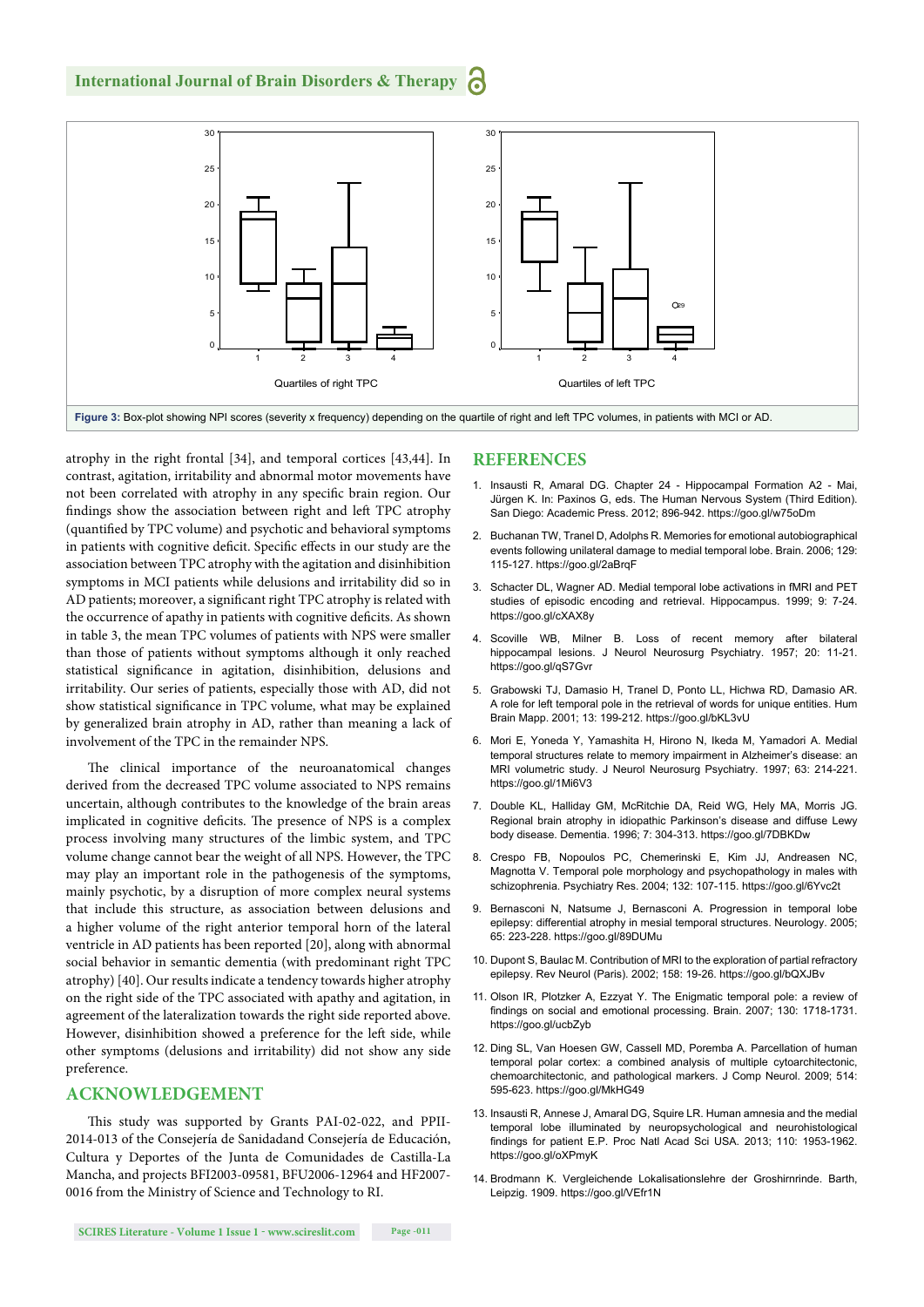- 15. Klingler J, Gloor P. The connections of the amygdala and of the anterior temporal cortex in the human brain. J Comp Neurol. 1960; 115: 333-369. https://goo.gl/QffYMp
- 16. Kondo H, Saleem KS, Price JL. Differential connections of the temporal pole with the orbital and medial prefrontal networks in macaque monkeys. J Comp Neurol. 2003; 465: 499-523. https://goo.gl/PPLRD2
- 17. Moran MA, Mufson EJ, Mesulam MM. Neural inputs into the temporopolar cortex of the rhesus monkey. J Comp Neurol. 1987; 256: 88-103. https://goo.gl/DqdPa7
- 18. Kling AS, Tachiki K, Lloyd R. Neurochemical correlates of the Kluver-Bucy syndrome by in vivo microdialysis in monkey. Behav Brain Res. 1993; 56: 161-170. https://goo.gl/uuxD2J
- 19. Lilly R, Cummings JL, Benson DF, Frankel M. The human Kluver-Bucy syndrome. Neurology. 1983; 33: 1141-1145. https://goo.gl/EHysBF
- 20. Geroldi C, Akkawi NM, Galluzzi S, Ubezio M, Binetti G, Zanetti O, et al. Temporal lobe asymmetry in patients with Alzheimer's disease with delusions. J Neurol Neurosurg Psychiatry. 2000; 69: 187-191. https://goo.gl/JD7e9z
- 21. Geroldi C, Bresciani L, Zanetti O, Frisoni GB. Regional brain atrophy in patients with mild Alzheimer's disease and delusions. Int Psychogeriatr. 2002; 14: 365-378. https://goo.gl/Hvjjiw
- 22. Apostolova LG, Cummings JL. Neuropsychiatric manifestations in mild cognitive impairment: a systematic review of the literature. Dement Geriatr Cogn Disord. 2008; 25: 115-126. https://goo.gl/idA4nK
- 23. Ikeda M, Fukuhara R, Shigenobu K, Hokoishi K, Maki N, Nebu A, et al. Dementia associated mental and behavioural disturbances in elderly people in the community: findings from the first Nakayama study. J Neurol Neurosurg Psychiatry. 2004; 75: 146-148. https://goo.gl/ZctDjb
- 24. Lyketsos CG, Lopez O, Jones B, Fitzpatrick AL, Breitner J, DeKosky S. Prevalence of neuropsychiatric symptoms in dementia and mild cognitive impairment: results from the cardiovascular health study. JAMA. 2002; 288: 1475-1483. https://goo.gl/3WwtEx
- 25. Lyketsos CG, Steinberg M, Tschanz JT, Norton MC, Steffens DC, Breitner JC. Mental and behavioral disturbances in dementia: findings from the Cache County Study on Memory in Aging. Am J Psychiatry. 2000; 157: 708-714. https://goo.gl/wYF9FX
- 26. Peters KR, Rockwood K, Black SE, Bouchard R, Gauthier S, Hogan D, et al. Characterizing neuropsychiatric symptoms in subjects referred to dementia clinics. Neurology. 2006; 66: 523-528. https://goo.gl/WbFT5H
- 27. Tatsch MF, Bottino CM, Azevedo D, Hototian SR, Moscoso MA, Folquitto JC, et al. Neuropsychiatric symptoms in Alzheimer disease and cognitively impaired, nondemented elderly from a community-based sample in Brazil: prevalence and relationship with dementia severity. Am J Geriatr Psychiatry. 2006; 14: 438-445. https://goo.gl/jCeiRT
- 28. Xie HG, Wang LN, Yu X, Wang W, Yang LJ, Ma TX, et al. Neuropsychiatric symptoms in dementia and elderly people in the community: results from the Beijing Dementia Cooperative Study. Zhonghua Liu Xing Bing Xue Za Zhi. 2004; 25: 829-832. https://goo.gl/36i3Xw
- 29. Van Dam D, Vermeiren Y, Dekker AD, Naude PJ, Deyn PP. Neuropsychiatric Disturbances in Alzheimer's Disease: What Have We Learned from Neuropathological Studies? Curr Alzheimer Res. 2016; 13: 1145-1164. https://goo.gl/2rBfQf
- 30. Stern Y, Tang MX, Albert MS, Brandt J, Jacobs DM, Bell K, et al. Predicting time to nursing home care and death in individuals with Alzheimer disease. JAMA. 1997; 277: 806-812. https://goo.gl/gm4Gnm
- 31. Steele C, Rovner B, Chase GA, Folstein M. Psychiatric symptoms and nursing home placement of patients with Alzheimer's disease. Am J Psychiatry. 1990; 147: 1049-1051. https://goo.gl/zHK79Y
- 32. Kaufer DI, Cummings JL, Christine D, Bray T, Castellon S, Masterman D, et al. Assessing the impact of neuropsychiatric symptoms in Alzheimer's disease: the Neuropsychiatric Inventory Caregiver Distress Scale. J Am Geriatr Soc. 1998; 46: 210-215. https://goo.gl/3XzZAe
- 33. Farber NB, Rubin EH, Newcomer JW, Kinscherf DA, Miller JP, Morris JC, et al. Increased neocortical neurofibrillary tangle density in subjects with Alzheimer disease and psychosis. Arch Gen Psychiatry. 2000; 57: 1165- 1173. https://goo.gl/Ef3Ux5
- 34. Forstl H, Besthorn C, Burns A, Geiger-Kabisch C, Levy R, Sattel A. Delusional misidentification in Alzheimer's disease: a summary of clinical and biological aspects. Psychopathology. 1994; 27: 194-199. https://goo.gl/EV7Fj6
- 35. Lai MK, Lai OF, Keene J, Esiri MM, Francis PT, Hope T, et al. Psychosis of Alzheimer's disease is associated with elevated muscarinic M2 binding in the cortex. Neurology. 2001; 57: 805-811. https://goo.gl/xayoqu
- 36. Zubenko GS, Moossy J, Martinez AJ, Rao G, Claassen D, Rosen J, et al. Neuropathologic and neurochemical correlates of psychosis in primary dementia. Arch Neurol. 1991; 48: 619-624. https://goo.gl/AGBZXt
- 37. Binetti G, Padovani A, Magni E, Bianchetti A, Scuratti A, Lenzi GL, et al. Delusions and dementia: clinical and CT correlates. Acta Neurol Scand. 1995; 91: 271-275. https://goo.gl/wWkZ8q
- 38. Sultzer DL, Chen ST, Brown CV, Mahler ME, Cummings JL, Hinkin CH, et al. Subcortical hyperintensities in Alzheimer's disease: associated clinical and metabolic findings. J Neuropsychiatry Clin Neurosci. 2002; 14: 262-269. https://goo.gl/mcwc6W
- 39. Weamer EA, DeMichele-Sweet MA, Cloonan YK, Lopez OL, Sweet RA. Incident Psychosis in Subjects With Mild Cognitive Impairment or Alzheimer's Disease. J Clin Psychiatry. 2016; 77: 1564-1569. https://goo.gl/vNMzXp
- 40. Thompson SA, Patterson K, Hodges JR. Left/right asymmetry of atrophy in semantic dementia: behavioral-cognitive implications. Neurology. 2003; 61: 1196-1203. https://goo.gl/eQtLLt
- 41. Glosser G, Zwil AS, Glosser DS, O'Connor MJ, Sperling MR. Psychiatric aspects of temporal lobe epilepsy before and after anterior temporal lobectomy. J Neurol Neurosurg Psychiatry. 2000; 68: 53-58. https://goo.gl/ct81yM
- 42. Murai T, Fujimoto S. Rapid cycling bipolar disorder after left temporal polar damage. Brain Inj. 2003; 17: 355-358. https://goo.gl/WmY4zs
- 43. Hirono N, Mori E, Ishii K, Kitagaki H, Sasaki M, Ikejiri Y, et al. Alteration of regional cerebral glucose utilization with delusions in Alzheimer's disease. J Neuropsychiatry Clin Neurosci. 1998; 10: 433-439. https://goo.gl/vqH6nw
- 44. Starkstein SE, Vazquez S, Petracca G, Sabe L, Migliorelli R, Teson A, et al. A SPECT study of delusions in Alzheimer's disease. Neurology. 1994; 44: 2055-2059. https://goo.gl/AcWnb6
- 45. Mega MS, Lee L, Dinov ID, Mishkin F, Toga AW, Cummings JL. Cerebral correlates of psychotic symptoms in Alzheimer's disease. J Neurol Neurosurg Psychiatry. 2000; 69: 167-171. https://goo.gl/gtyXtk
- 46. Staff RT, Shanks MF, Macintosh L, Pestell SJ, Gemmell HG, Venneri A. Delusions in Alzheimer's disease: spet evidence of right hemispheric dysfunction. Cortex. 1999; 35: 549-560. https://goo.gl/gMbk32
- 47. Sultzer DL, Brown CV, Mandelkern MA, Mahler ME, Mendez MF, Chen ST, et al. Delusional thoughts and regional frontal/temporal cortex metabolism in Alzheimer's disease. Am J Psychiatry. 2003; 160: 341-349. https://goo.gl/TWVZZ6
- 48. Sultzer DL, Mahler ME, Mandelkern MA, Cummings JL, Van Gorp WG, Hinkin CH, et al. The relationship between psychiatric symptoms and regional cortical metabolism in Alzheimer's disease. J Neuropsychiatry Clin Neurosci. 1995; 7: 476-484.
- 49. Mentis MJ, Weinstein EA, Horwitz B, McIntosh AR, Pietrini P, Alexander GE, et al. Abnormal brain glucose metabolism in the delusional misidentification syndromes: a positron emission tomography study in Alzheimer disease. Biol Psychiatry. 1995; 38: 438-449. https://goo.gl/jXG1vk
- 50. Insausti R, Juottonen K, Soininen H, Insausti AM, Partanen K, Vainio P, et al. MR volumetric analysis of the human entorhinal, perirhinal, and temporopolar cortices. AJNR Am J Neuroradiol. 1998; 19: 659-671. https://goo.gl/SC75jE
- 51. Free SL, Bergin PS, Fish DR, Cook MJ, Shorvon SD, Stevens JM. Methods for normalization of hippocampal volumes measured with MR. AJNR Am J Neuroradiol. 1995; 16: 637-643. https://goo.gl/EEngh8
- 52. Gundersen HJ, Jensen EB. The efficiency of systematic sampling in stereology and its prediction. J Microsc. 1987; 147: 229-263. https://goo.gl/dxN4z6
- 53. Jelsing J, Rostrup E, Markenroth K, Paulson OB, Gundersen HJ, Hemmingsen R, et al. Assessment of in vivo MR imaging compared to physical sections in vitro--a quantitative study of brain volumes using stereology. Neuroimage. 2005; 26: 57-65. https://goo.gl/fb3bnw